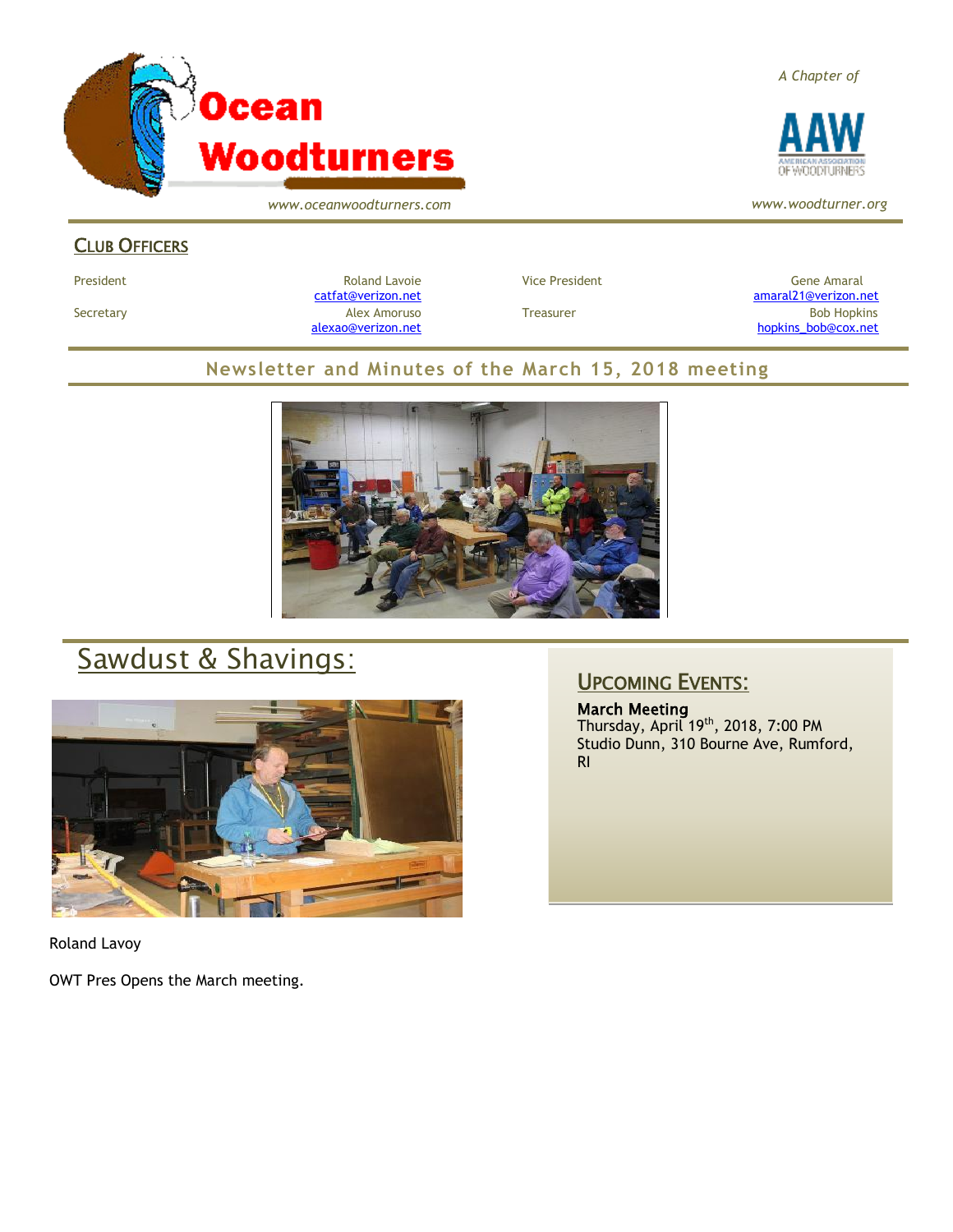### Ocean Woodturners – March 15, 2018

## Secretary's Notes

#### Alex Amoruso

New Business was about the Learn to Turn program which Rick Bugbee would have more details about.



The meeting was attended by 24 members. We had an excellent show and tell and our demo by Charlie Hockenson, who demonstrated

# Treasurer's Report

#### Bob Hopkins

You can pay your dues directly from the website at <http://www.oceanwoodturners.com/dues.cfm>

**Dues:** Club dues are \$25 annually. For members who wish to have a printed Newsletter mailed to them monthly, there is an annual charge of \$5 to cover postage, payable with club dues. All payments should be mailed to:

> Bob Hopkins 48 Tilbury Drive, Bristol, RI 02809

## Meeting Minutes

#### Roland opened the meeting with 24 members

| Treasurer's Report            | No report |
|-------------------------------|-----------|
| <b>Committee Reports.</b>     |           |
| <b>Program Committee:</b>     | No report |
| <b>Outreach Committee:</b>    | No report |
| <b>Fundraising Committee:</b> | No report |

Turn and Learn –

New Business was about the Learn to Turn program which Rick Bugbee would have more details about.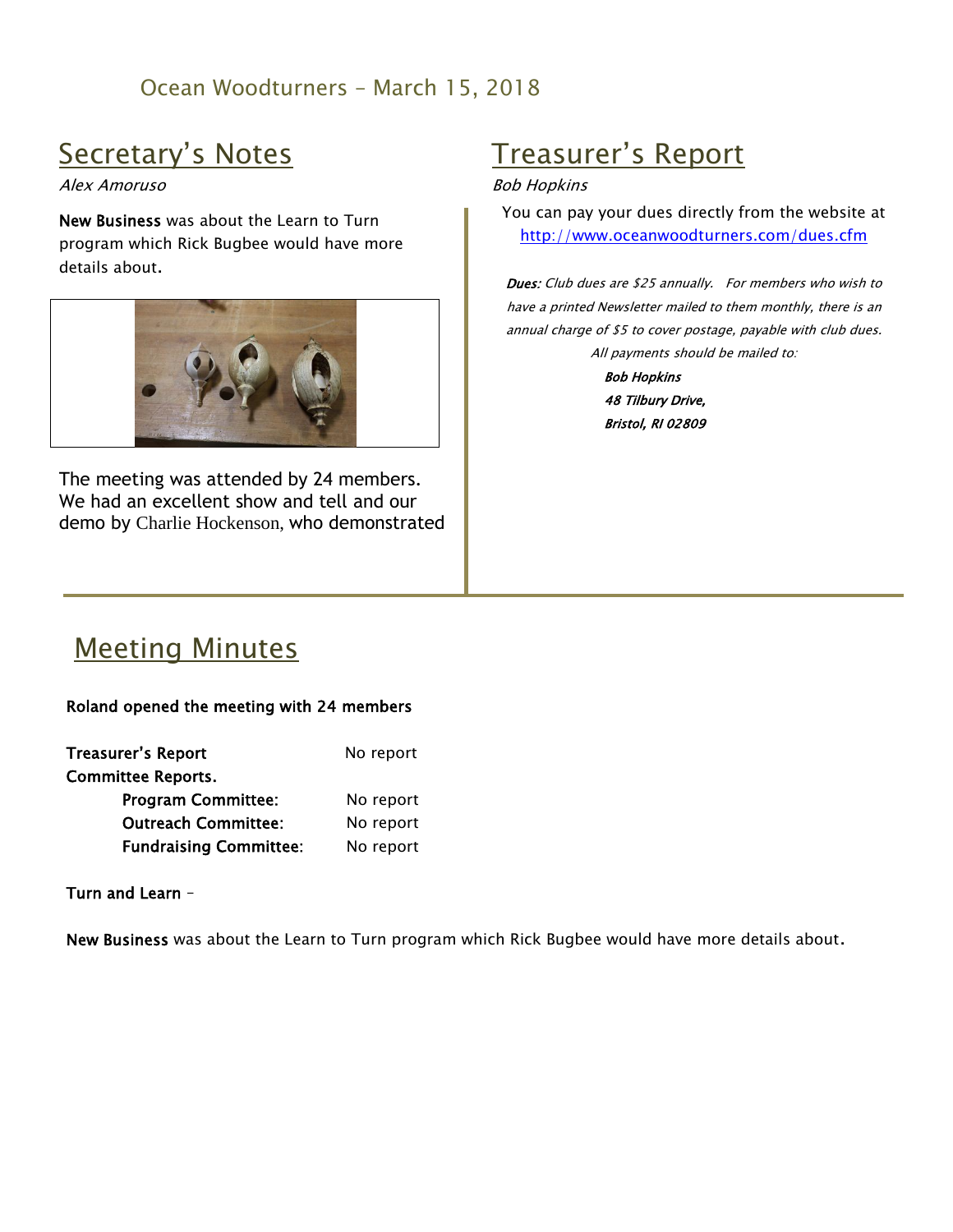## Ocean Woodturners – March 15, 2018

Show and Tell